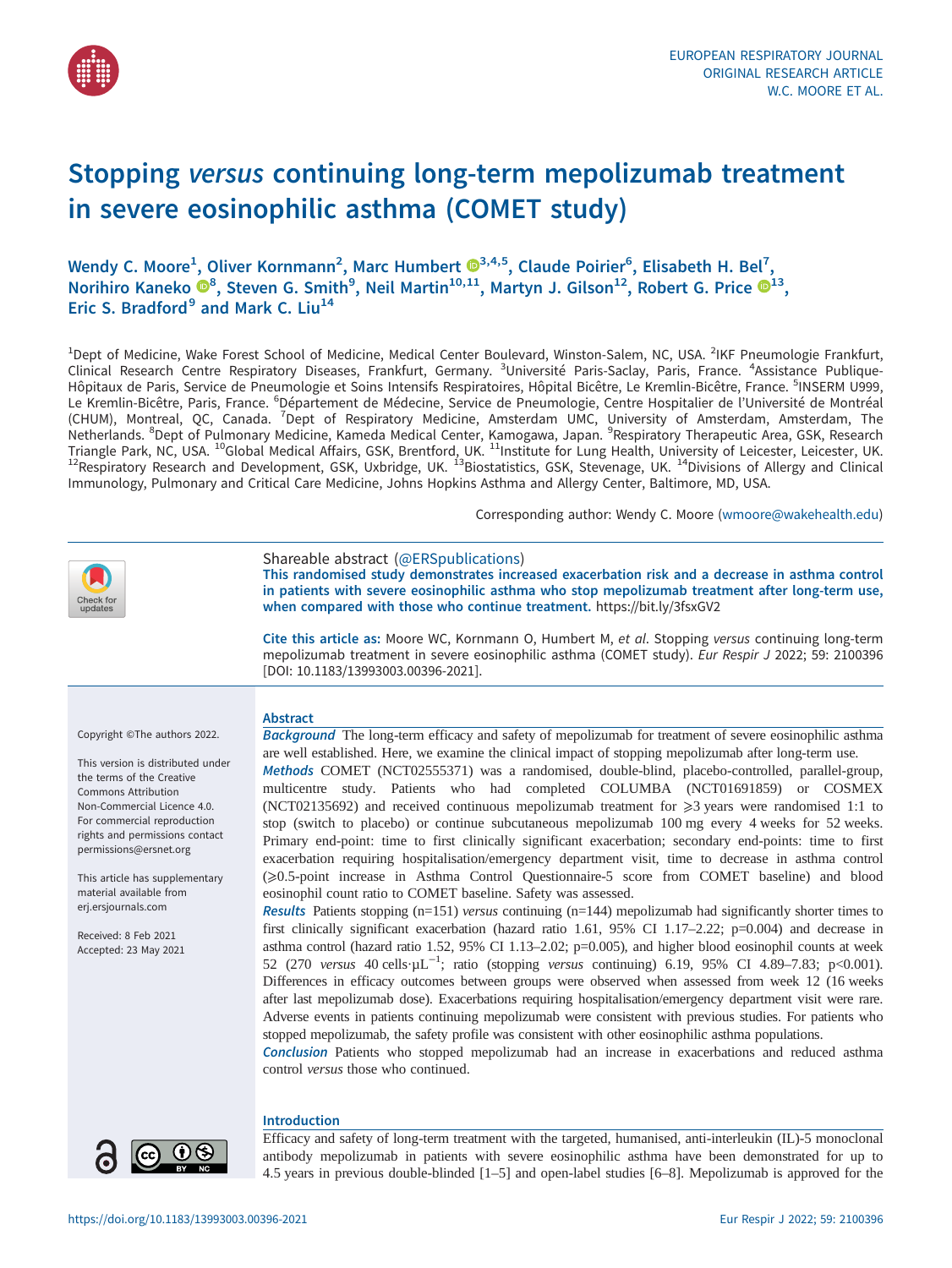treatment of severe eosinophilic asthma in multiple regions worldwide, and for the treatment of eosinophilic granulomatosis with polyangiitis in adults in the USA and Japan and for the treatment of hypereosinophilic syndrome in patients aged ≥12 years in the USA [[9](#page-9-0), [10\]](#page-9-0). Mepolizumab selectively binds to IL-5, inhibiting eosinophilic inflammation [[11, 12\]](#page-9-0); however, it is currently unknown whether the suppression of eosinophilic airway inflammation seen with mepolizumab in severe eosinophilic asthma continues if patients stop treatment, or whether long-term treatment should be recommended for sustained disease control.

A previous 12-month observational follow-up study of patients who stopped mepolizumab 750 mg intravenous treatment after 1 year suggested an increase in blood eosinophil counts to pre-treatment levels and a subsequent return to an exacerbating phenotype [[13\]](#page-9-0). Understanding responses after stopping is of interest, as long-term treatment may have a sustained disease-modifying effect and potentially permanently reduce eosinophil counts [[14\]](#page-10-0). However, there are no data on the impact of stopping in patients treated with mepolizumab for  $>1$  year, which is important, as short-term discontinuation may be required for some patients in clinical practice. Additionally, there are no data on the impact of stopping the licensed mepolizumab dose in adults and adolescents, 100 mg subcutaneously.

The aim of this randomised, placebo-controlled study was to evaluate the clinical impact of stopping mepolizumab 100 mg s.c. in patients with severe eosinophilic asthma following long-term ( $\geq$ 3 years) exposure by assessing exacerbation rates and other clinical parameters in those who stopped mepolizumab (and switched to placebo) versus those who continued. A visual summary of the COMET study is presented in [supplementary figure E1.](http://erj.ersjournals.com/lookup/doi/10.1183/13993003.00396-2021.figures-only#fig-data-supplementary-materials)

## Materials and methods

#### Study design

COMET (GSK ID 201810; NCT02555371) was a global, multicentre, randomised, double-blind, placebo-controlled, parallel-group study to compare stopping versus continuation of long-term mepolizumab treatment in patients with severe eosinophilic asthma.

The study comprised four parts ([figure 1\)](#page-2-0). Following screening, patients with <3 years of mepolizumab treatment entered part A, a variable open-label run-in period of 0–132 weeks designed to ensure all patients had received continuous mepolizumab 100 mg s.c. (in addition to standard of care) for  $\geq 3$  years. Once patients had  $\geq$ 3 years of mepolizumab exposure they entered part B, which consisted of a fixed open-label run-in of 4–8 weeks during which open-label mepolizumab (100 mg s.c. every 4 weeks plus standard of care) was administered and baseline information was collected. Patients who had  $\geq 3$  years of mepolizumab treatment at screening entered part B directly. Following part B, patients were randomised 1:1 to stop mepolizumab treatment and switch to placebo ( plus standard of care) or receive continued mepolizumab 100 mg s.c. plus standard of care every 4 weeks for 52 weeks ( part C). Patients with one or more clinically significant exacerbation [\(supplementary material](http://erj.ersjournals.com/lookup/doi/10.1183/13993003.00396-2021.figures-only#fig-data-supplementary-materials)) during part C were assessed by the study investigator to determine whether the patient should continue taking double-blind study treatment (continue in part C) or return to open-label mepolizumab 100 mg s.c. every 4 weeks (switch to part D; optional, see [supplementary material](http://erj.ersjournals.com/lookup/doi/10.1183/13993003.00396-2021.figures-only#fig-data-supplementary-materials)) for the remainder of the study (up to 52 weeks post-randomisation). No formal criteria for treatment continuation were provided to investigators; the decision was based on the opinion of the treating physician in collaboration with the patient. Patients remained on a stable standard of care asthma therapy from the start of part B to the end of the study. The reported results focus mainly on the blinded, randomised part C.

The study was conducted in accordance with International Conference on Harmonisation good clinical practice, all applicable patient privacy requirements, and the guiding principles of the current version of the Declaration of Helsinki. All patients provided written informed consent prior to study participation.

## **Patients**

Patients with severe eosinophilic asthma who had completed one of the previous open-label studies, COLUMBA (MEA115666; NCT01691859) [\[7\]](#page-9-0) or COSMEX (201312; NCT02135692) [[8](#page-9-0)], were eligible for COMET [\(supplementary materials](http://erj.ersjournals.com/lookup/doi/10.1183/13993003.00396-2021.figures-only#fig-data-supplementary-materials)). To enter the study, patients had to have completed and received continuous mepolizumab treatment (i.e. no treatment gaps  $>12$  weeks (84 days, equivalent to at least two consecutive missed doses) between any two mepolizumab doses), and remained adherent on asthma controller medication/therapy, throughout the previous open-label mepolizumab studies.

Exclusion criteria, randomisation criteria for entry to part C and details of randomisation and blinding are listed in the [supplementary materials.](http://erj.ersjournals.com/lookup/doi/10.1183/13993003.00396-2021.figures-only#fig-data-supplementary-materials)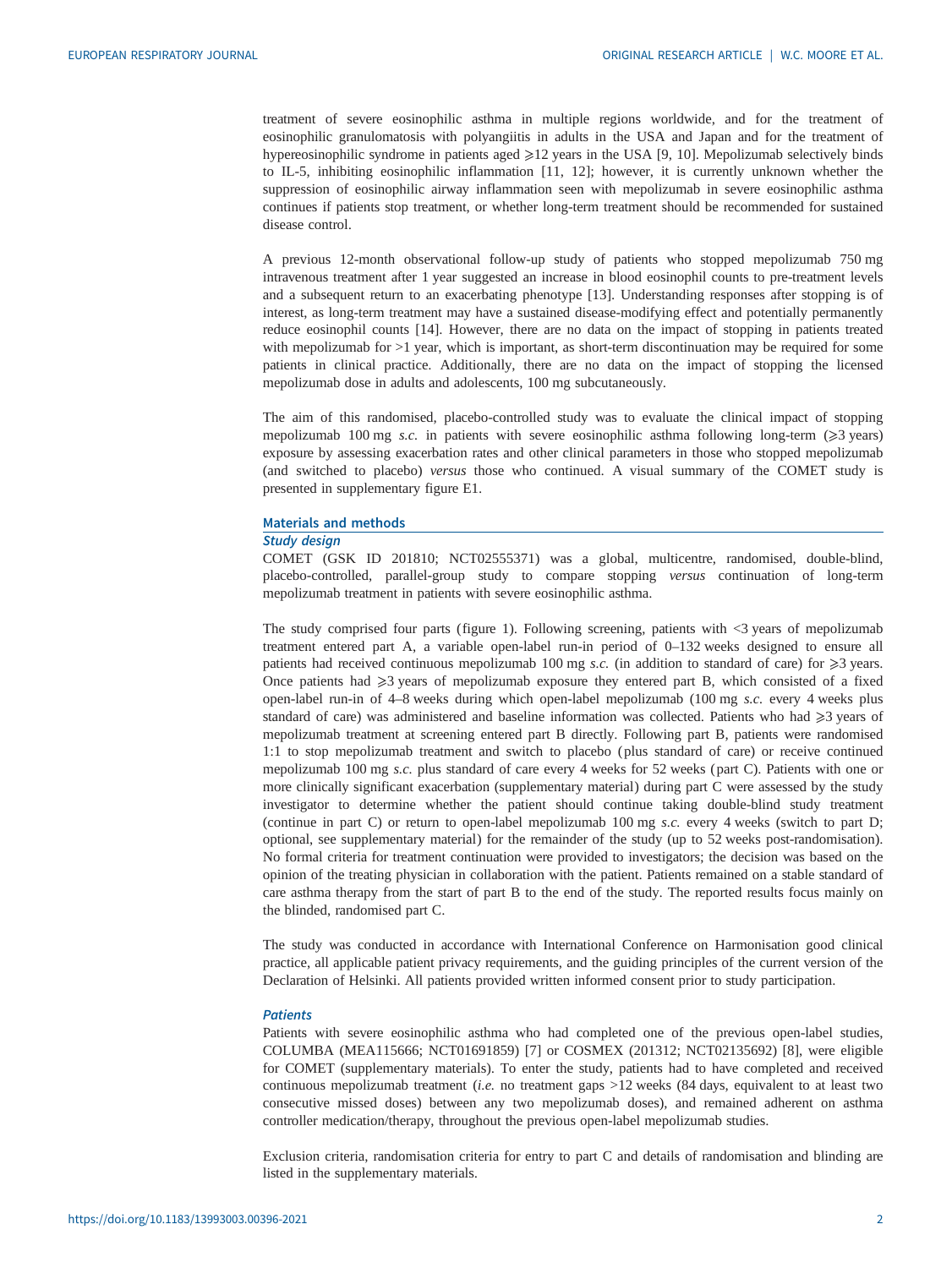<span id="page-2-0"></span>

Stopped mepolizumab (switched to placebo)

| Phase  | Phase title                                            | Duration                             | Treatment arms                                                                                                                                   |
|--------|--------------------------------------------------------|--------------------------------------|--------------------------------------------------------------------------------------------------------------------------------------------------|
| Part A | Variable open-label run-in                             | $0-132$ weeks                        | Open-label mepolizumab (100 mg s.c.) every 4 weeks<br>for patients with <3 years mepolizumab treatment                                           |
| Part B | Fixed open-label run-in                                | 4-8 weeks                            | Open-label mepolizumab (100 mg s.c.) every 4 weeks                                                                                               |
| Part C | Double-blind treatment period                          | 52 weeks                             | Patients randomised 1:1 to double-blind study treatment:<br>• Mepolizumab 100 mg s.c. every 4 weeks<br>· Placebo administered s.c. every 4 weeks |
| Part D | Open-label switch<br>(optional following exacerbation) | Up to 52 weeks<br>post-randomisation | Open-label mepolizumab (100 mg s.c.) every 4 weeks                                                                                               |

FIGURE 1 Study design and description of the individual study parts.

## End-points and assessments

The primary end-point was time to the first clinically significant exacerbation during part C ( post-randomisation). Secondary end-points were time to the first exacerbation requiring hospitalisation or emergency department (ED) visit; time to a decrease in asthma control, defined as an increase from baseline (start of double-blind treatment in COMET) in Asthma Control Questionnaire (ACQ)-5 score of  $\geq 0.5$  units [\[15](#page-10-0)]; and ratio to baseline in blood eosinophil count at weeks 12, 24, 36 and 52. Other end-points included time to the first exacerbation requiring hospitalisation, mean change from baseline in ACQ-5 score assessed every 4 weeks until week 52 and mean change from baseline in health-related quality of life (as assessed by St George's Respiratory Questionnaire (SGRQ) total score) and clinic pre-bronchodilator forced expiratory volume in 1 s  $(FEV<sub>1</sub>)$  at weeks 12, 24, 36 and 52. Safety end-points included adverse events and serious adverse events, clinical laboratory parameters, 12-lead ECG parameters and vital signs.

# Sample size and statistical analysis

The sample size was based on the primary end-point of time to first clinically significant exacerbation to test the superiority of continued mepolizumab treatment compared with stopping mepolizumab (randomised to placebo).

The intent-to-treat population, used for all efficacy and safety data analyses, comprised all randomised patients who received one or more dose of double-blind study treatment. For all change from/ratio to baseline end-points, baseline was defined as the start of double-blind treatment (randomisation) in COMET. Only relevant data from part C were included in the analysis of the double-blind period, with on-treatment data censored following the discontinuation of double-blind treatment or switch to open-label mepolizumab within part D. Further details of the sample size and statistical analyses are provided in the [supplementary material](http://erj.ersjournals.com/lookup/doi/10.1183/13993003.00396-2021.figures-only#fig-data-supplementary-materials). Additionally, a *post hoc* analysis was performed to evaluate whether baseline characteristics can identify patients with a greater or reduced treatment effect following stopping or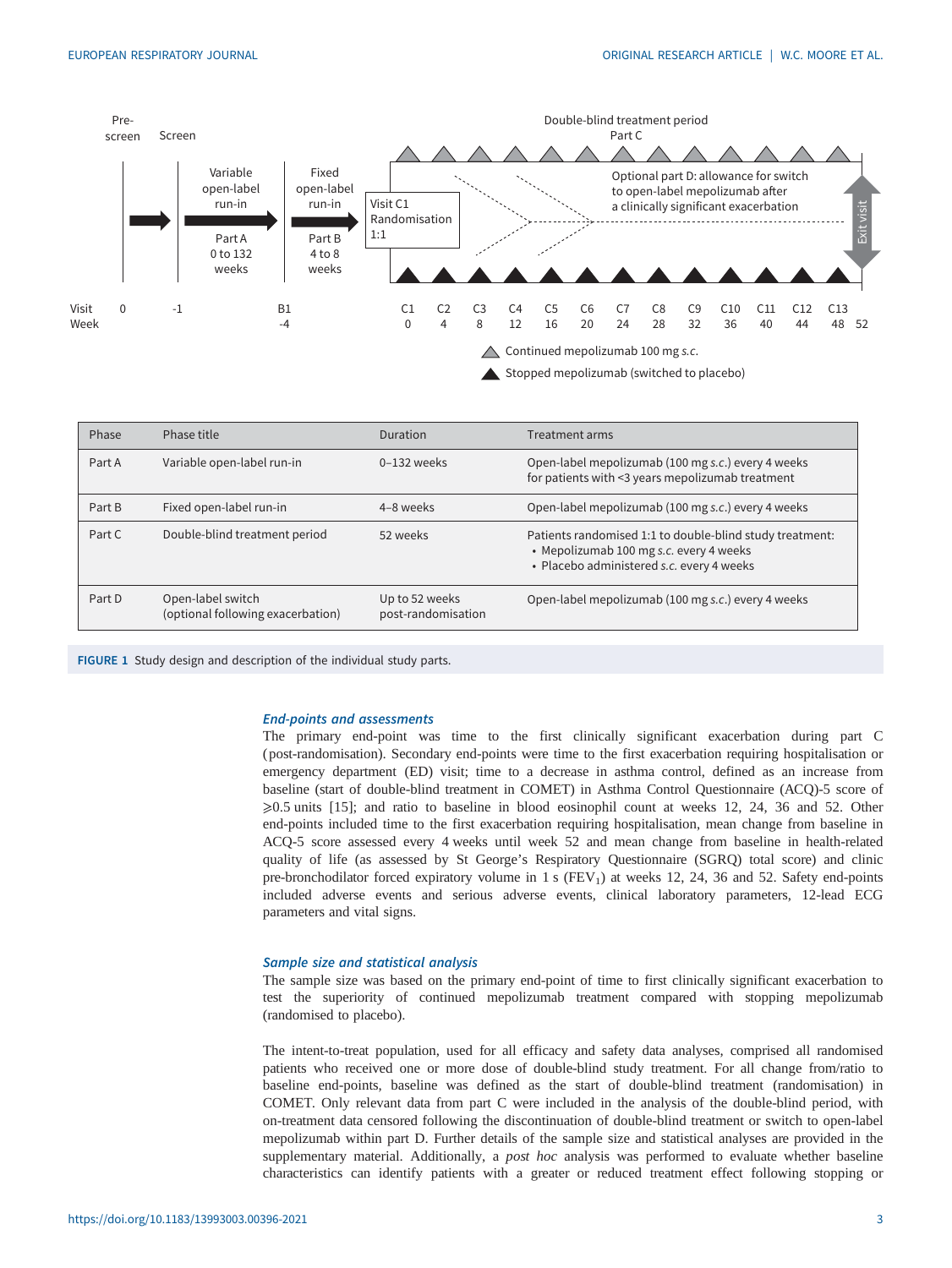<span id="page-3-0"></span>continuing long-term mepolizumab treatment and further information can be found in the [supplementary](http://erj.ersjournals.com/lookup/doi/10.1183/13993003.00396-2021.figures-only#fig-data-supplementary-materials) [material](http://erj.ersjournals.com/lookup/doi/10.1183/13993003.00396-2021.figures-only#fig-data-supplementary-materials).

# **Results**

### Patient population

Patient disposition from previous studies is shown in [supplementary figure E2](http://erj.ersjournals.com/lookup/doi/10.1183/13993003.00396-2021.figures-only#fig-data-supplementary-materials). Between January 2016 and November 2017, 306 patients were enrolled in parts A/B and 295 patients were randomised in part C ( placebo n=151; mepolizumab n=144) ([supplementary figure E3\)](http://erj.ersjournals.com/lookup/doi/10.1183/13993003.00396-2021.figures-only#fig-data-supplementary-materials). Of these, 129 patients, 84 who had received placebo in part C and 45 who had received mepolizumab in part C switched to open-label mepolizumab ( part D) following an asthma exacerbation [\(supplementary figure E4\)](http://erj.ersjournals.com/lookup/doi/10.1183/13993003.00396-2021.figures-only#fig-data-supplementary-materials); the most common reason for switching in both groups was a reported lack of efficacy in the opinion of the investigator (n=81 and n=42, where n=81 and n=41 reported exacerbation as a subreason, respectively). The study was completed in July 2019.

Demographic and disease characteristics at the first part C visit were similar between the placebo and mepolizumab groups (table 1). The geometric mean blood eosinophil counts were similar in both groups at the start of part C (placebo 40 cells· $\mu L^{-1}$ ; mepolizumab 50 cells· $\mu L^{-1}$ ), and were decreased compared with baseline values before any mepolizumab treatment in DREAM, MENSA and SIRIUS (230–320 cells· $\mu$ L<sup>-1</sup>; [supplementary table E2](http://erj.ersjournals.com/lookup/doi/10.1183/13993003.00396-2021.figures-only#fig-data-supplementary-materials)). In addition, demographic and disease characteristics were similar before any treatment with mepolizumab for each group in COMET (e.g. at DREAM, MENSA and SIRIUS baseline; [supplementary table E3\)](http://erj.ersjournals.com/lookup/doi/10.1183/13993003.00396-2021.figures-only#fig-data-supplementary-materials).

## TABLE 1 Demographics and asthma characteristics of patients on long-term mepolizumab at first clinic visit in part C and study treatment exposure

|                                                                                 | Stopped mepolizumab<br>(switched to placebo) | Continued mepolizumab<br>100 mg s.c. | Total           |
|---------------------------------------------------------------------------------|----------------------------------------------|--------------------------------------|-----------------|
| Patients, n                                                                     | 151                                          | 144                                  | 295             |
| Females, n (%)                                                                  | 86 (57)                                      | 87 (60)                              | 173 (59)        |
| Age, years, mean±sp                                                             | 55.7±11.42                                   | $56.6 \pm 11.53$                     | 56.1±11.46      |
| Race, n (%)                                                                     |                                              |                                      |                 |
| Asian                                                                           | 24(16)                                       | 24(17)                               | 48 (16)         |
| <b>Black</b>                                                                    | 2(1)                                         | 5(3)                                 | 7(2)            |
| White                                                                           | 125 (83)                                     | 115 (80)                             | 240 (81)        |
| Body mass index, $kg \cdot m^{-2}$ , mean±sp                                    | 28.0±5.63                                    | $29.1 \pm 6.29$                      | 28.5±5.98       |
| Duration of asthma, years, mean±sp                                              | 22.8±13.82                                   | $25.1 \pm 14.54$                     | 23.9±14.20      |
| Current concomitant medication <sup>#</sup> , $n$ (%)                           |                                              |                                      |                 |
| LABA                                                                            | 145 (96)                                     | 141 (98)                             | 286 (97)        |
| ICS                                                                             | 146 (97)                                     | 137 (95)                             | 283 (96)        |
| Using maintenance OCS, n (%)                                                    | 17(11)                                       | 21(15)                               | 38(13)          |
| Dose, mg·day <sup>-1</sup> (prednisone equivalent), median (range)              | $5.0(0.0-20.0)$                              | $5.0(0.0-20.0)$                      | $5.0(0.0-20.0)$ |
| Blood eosinophil count, cells $\cdot \mu L^{-1}$ , geometric mean±sp of log     | 40±0.870                                     | 50±0.881                             | 50±0.876        |
| Exacerbations in previous year, mean±sp                                         | $0.6 + 1.08$                                 | $0.8 + 1.51$                         | $0.7 + 1.31$    |
| Exacerbations requiring hospitalisation or ED visit in the previous year, n (%) | 5(3)                                         | 5(3)                                 | 10(3)           |
| Exacerbations requiring hospitalisation in the previous year, n (%)             | 4(3)                                         | 3(2)                                 | 7(2)            |
| ACQ-5 score, mean±sp                                                            | $1.2 + 1.04$                                 | $1.4 + 1.05$                         | $1.3 + 1.05$    |
| SGRQ total score, mean±sp                                                       | $32.2 \pm 17.82$                             | $33.1 \pm 17.42$                     | 32.7±17.60      |
| Pre-bronchodilator FEV <sub>1</sub> , mL, mean±sD                               | 1921±655                                     | 1774±666                             | 1849±663        |
| Pre-bronchodilator FEV <sub>1</sub> , % predicted, mean±sp                      | 65.5±19.64                                   | $61.6 \pm 19.08$                     | 63.6±19.43      |
| Mepolizumab continuous exposure prior to randomisation at visit C1              |                                              |                                      |                 |
| Time on mepolizumab, months, median (range)                                     | 44.1 (36-59)                                 | $43.6(32 - 58)$                      | 44.1 (32-59)    |
| Total exposure, patient-years                                                   | 588.0                                        | 557.2                                | 1145.2          |
| Smoking history, n (%)                                                          |                                              |                                      |                 |
| Never-smoker                                                                    | 128 (85)                                     | 123 (85)                             | 251(85)         |
| Former smoker                                                                   | 23(15)                                       | 21(15)                               | 44 (15)         |
| Study treatment exposure during COMET (part C)                                  |                                              |                                      |                 |
| Total exposure, patient-years                                                   | 93.9                                         | 114.6                                | 208.5           |

LABA: long-acting β<sub>2</sub>-agonist; ICS: inhaled corticosteroid; OCS: oral corticosteroid; ED: emergency department; ACQ: Asthma Control Questionnaire; SGRQ: St George's Respiratory Questionnaire; FEV<sub>1</sub>: forced expiratory volume in 1 s. #: only selected concomitant medications are shown.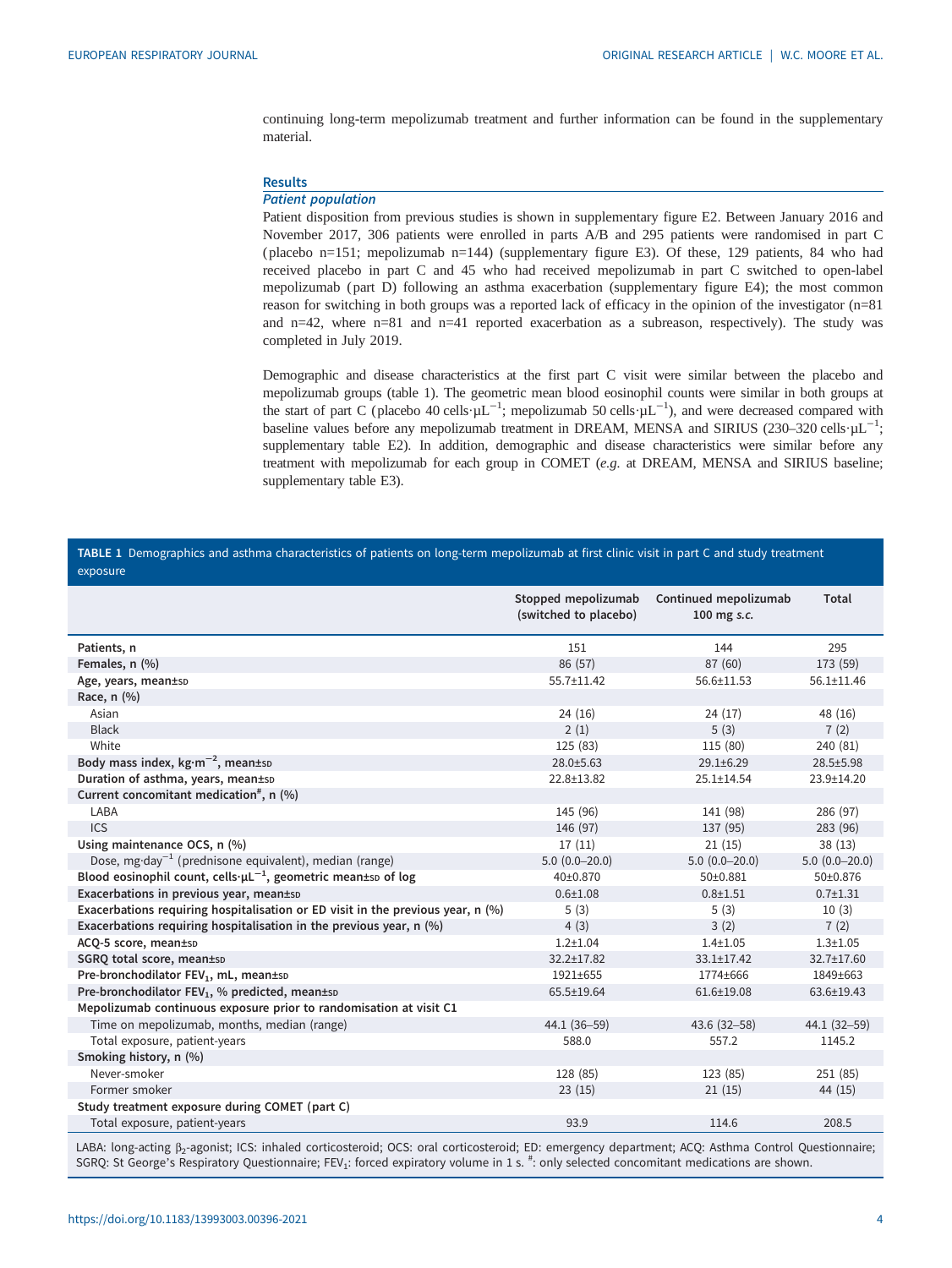Prior to randomisation in part C, the median (range) duration of mepolizumab treatment was 44.1 (32–59) months, equating 1145.2 patient-years of exposure ([table 1](#page-3-0)). Two patients who had 32 months of continuous mepolizumab exposure were randomised prematurely to part C and subsequently identified as protocol deviations. During the double-blind part C period, a greater proportion of patients in the placebo arm (56%, 84 out of 151) switched to open-label mepolizumab treatment ( part D) than in the mepolizumab arm (31%, 45 out of 144; [supplementary figures E3 and E4](http://erj.ersjournals.com/lookup/doi/10.1183/13993003.00396-2021.figures-only#fig-data-supplementary-materials)). Consequently, the total exposure to double-blind treatment was longer for the mepolizumab group (114.6 patient-years) compared with placebo (93.9 patient-years; [table 1](#page-3-0)).

#### Primary end-point

Patients who stopped mepolizumab had a significantly shorter time to first clinically significant exacerbation than patients who continued; they had a 61% increase in the risk of experiencing their first clinically significant exacerbation (stopping/continuing mepolizumab hazard ratio (HR) 1.61, 95% CI 1.17–2.22; p=0.004) over the 52-week part C period (figure 2a). A significantly higher proportion of patients who stopped mepolizumab ( placebo group) experienced at least one clinically significant exacerbation during part C compared with those continuing mepolizumab treatment (59% versus 46%; OR 1.99, 95% CI 1.19–3.32; p=0.009; [supplementary table E4\)](http://erj.ersjournals.com/lookup/doi/10.1183/13993003.00396-2021.figures-only#fig-data-supplementary-materials). The Kaplan–Meier cumulative incidence of patients experiencing an exacerbation was numerically higher with placebo versus mepolizumab, respectively, at each time point: between-treatment differences were detected from week 12 (31.8% and 20.2%), and grew progressively greater through week 24 (49.3% and 32.3%), week 36 (56.0% and 40.3%) and week 52 (60.7% and 47.1%). Overall, 22 (15%) patients in the placebo group and 19 (13%) patients in the mepolizumab group experienced two or more exacerbations while on treatment during part C.

#### Secondary and other end-points

Exacerbations requiring hospitalisation or ED visit occurred in seven (5%) patients who stopped mepolizumab treatment (nine events; one patient experienced three events requiring ED visit and was never switched to part D; six patients experienced a single exacerbation requiring hospitalisation, five of whom were immediately switched to part D). For patients who continued mepolizumab, 10 (7%) experienced a single event of this severity (eight patients had an ED visit, seven of whom were switched to part D; the remaining two patients required hospitalisation and both were immediately switched to part D).

Patients who stopped mepolizumab treatment had a significantly shorter time to first decrease in asthma control during part C; they had a 52% increase in risk of having a decrease in asthma control over the 12-month period (stopping/continuing mepolizumab HR 1.52, 95% CI 1.13–2.02; p=0.005; figure 2b). The Kaplan–Meier cumulative incidence of patients experiencing a decrease in asthma control was higher with



FIGURE 2 Kaplan–Meier cumulative incidence curve for time to first a) clinically significant exacerbation; and b) decrease in asthma control, defined as an increase from baseline in Asthma Control Questionnaire-5 score of ≥0.5 units [[15\]](#page-10-0), and the associated hazard ratios (stopping/ continuing mepolizumab) (on-treatment; Part C; blinded treatment). Week 0 represents 4 weeks following the last dose of open-label mepolizumab. Shaded areas represent 95% confidence intervals. Arrows indicate that the difference between groups was seen from week 12 onwards (16 weeks after the last dose of open-label mepolizumab).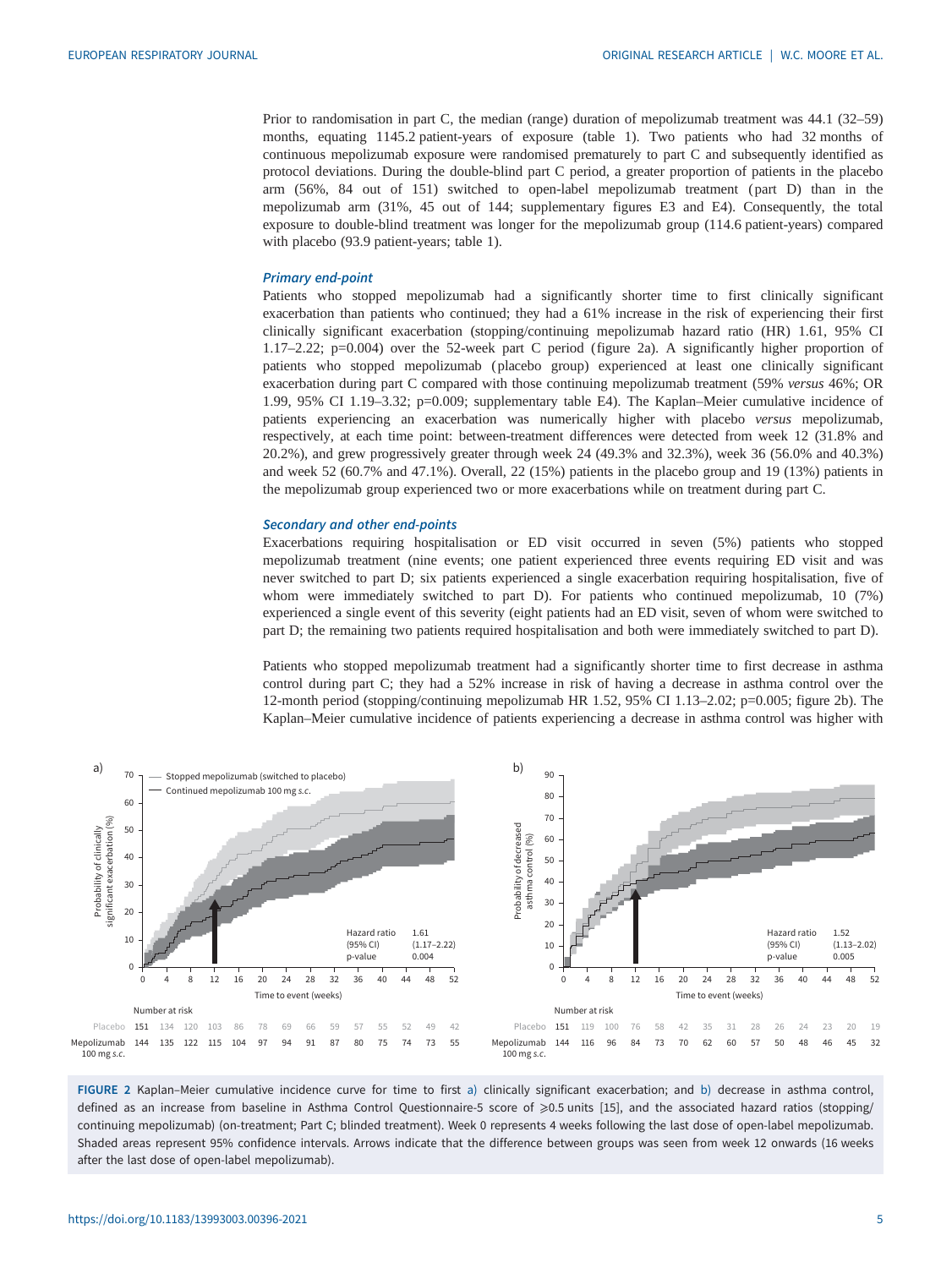<span id="page-5-0"></span>placebo versus mepolizumab, respectively, at each time point: between-treatment differences were detected from week 12 (44.5% and 39.3%) and increased through week 24 (69.5% and 49.3%), week 36 (74.9% and 56.0%) and week 52 (79.0% and 63.1%). Worsening asthma control, as indicated by increased ACQ-5 scores, was seen from week 12 (16 weeks after the last dose of open-label mepolizumab) in patients who stopped mepolizumab treatment compared with those who continued, although 95% confidence intervals overlapped at each time point (figure 3a). By week 52, the difference (95% CI) in ACQ-5 scores for patients stopping versus continuing mepolizumab was 0.23 (−0.02–0.48; p=0.067).

In patients who stopped mepolizumab, least squares (LS) mean±se logs blood eosinophil counts increased steadily from week 4 (8 weeks after the last dose of open-label mepolizumab), reaching 270±0.077 cells·µL<sup>-1</sup> by week 12 (16 weeks after patients' last dose of open-label mepolizumab), while patients continuing mepolizumab maintained their LS mean blood eosinophil count at 40–60 cells⋅µL<sup>-1</sup> (week 12 stopping versus



FIGURE 3 a) Mean change from baseline (start of double-blind treatment in COMET) in Asthma Control Questionnaire (ACQ)-5 score; b) ratio to baseline in blood eosinophil count; c) mean change from baseline in St George's Respiratory Questionnaire (SGRQ) total score; and d) mean change from baseline in pre-bronchodilator forced expiratory volume in 1 s (FEV<sub>1</sub>) (on-treatment; part C; blinded treatment). Week 0 represents 4 weeks following the last dose of open-label mepolizumab. Data are presented as least squares means (95% CI). Patient numbers at each given time point are shown below each graph. Higher scores on the ACQ-5 indicate worse control (range 0–6); a change of 0.5 points is the minimal clinically important difference [[15\]](#page-10-0). Higher scores on the SGRQ indicate a worse function (range 0–100); a change of 4 points is the minimal clinically important difference [[16\]](#page-10-0).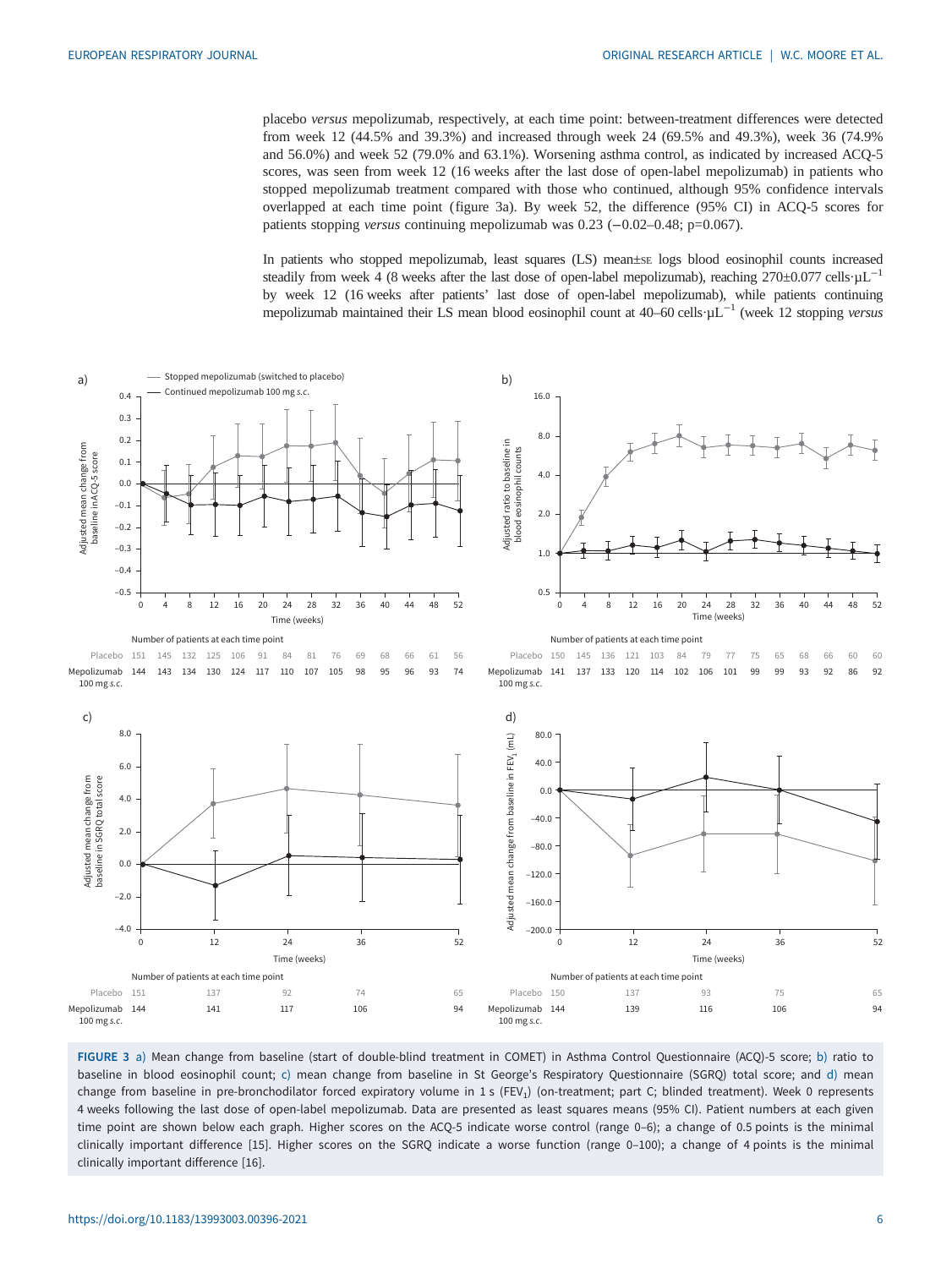continuing mepolizumab ratio 5.21, 95% CI 4.20–6.46; p<0.001). By week 52, blood eosinophil counts were  $270±0.091$  cells· $\mu$ L<sup>-1</sup> and  $40±0.077$  cells· $\mu$ L<sup>-1</sup> for patients stopping versus continuing mepolizumab, respectively (stopping versus continuing mepolizumab ratio 6.19, 95% CI 4.89–7.83; p<0.001) [\(figure 3b\)](#page-5-0). Absolute blood eosinophil counts are shown in [supplementary table E5](http://erj.ersjournals.com/lookup/doi/10.1183/13993003.00396-2021.figures-only#fig-data-supplementary-materials).

Health-related quality of life (change from baseline in SGRQ total score) and lung function (change from baseline in pre-bronchodilator  $FEV<sub>1</sub>$ ) were measured at weeks 12, 24, 36 and 52, with worsening seen for both end-points at all time points in patients who stopped mepolizumab; patients who continued mepolizumab experienced sustained benefit in these outcomes, although 95% confidence intervals overlapped at most time points [\(figure 3c,](#page-5-0)d). By week 52, the difference (95% CI) in SGRQ total scores and pre-bronchodilator  $FEV_1$  for patients stopping versus continuing mepolizumab was 3.3 (-0.8–7.5; p=0.113) and -56 mL (-139-27 mL; p=0.186).

# Post hoc analysis

Our post hoc analysis showed that the number of exacerbations in the year prior to randomisation (0, 1,  $\geq$ 2) was a strong prognostic factor for risk of exacerbation during the 52-week trial period, with an increasing risk of exacerbation during part C associated with a greater number of exacerbation events in the year prior to randomisation. Patients with two or more exacerbations in the previous year (n=44) had a higher risk of exacerbation versus those with no (n=185) or one (n=66) exacerbation ([supplementary figure](http://erj.ersjournals.com/lookup/doi/10.1183/13993003.00396-2021.figures-only#fig-data-supplementary-materials) [E5](http://erj.ersjournals.com/lookup/doi/10.1183/13993003.00396-2021.figures-only#fig-data-supplementary-materials)). Additionally, stopping versus continuing mepolizumab increased the risk of first exacerbation by 74% (HR 1.74, 95% CI 1.08–2.80) and 180% (2.80, 1.44–5.44), respectively, in patients who had no or one exacerbation in the previous year; however, this increased risk was not seen for patients with two or more exacerbations in the previous year (0.88, 0.46–1.67). No other baseline characteristic assessed identified a differential treatment effect across subgroups.

#### **Safety**

The safety profile of mepolizumab was consistent with previous trials ([supplementary table E6](http://erj.ersjournals.com/lookup/doi/10.1183/13993003.00396-2021.figures-only#fig-data-supplementary-materials)). In part C, a lower proportion of patients on placebo reported adverse events than those on mepolizumab (64% versus 78%); however, exposure per patient-year was lower in the placebo group than in the mepolizumab group (93.94 versus 114.60). Exposure-adjusted rates ( per 1000 participant-years) were similar between the treatment arms ( placebo 3097.77, mepolizumab 2740.01; [supplementary table E7](http://erj.ersjournals.com/lookup/doi/10.1183/13993003.00396-2021.figures-only#fig-data-supplementary-materials)). A similar proportion of patients in the placebo and mepolizumab groups reported serious adverse events (7% versus 6%), none of which were considered by the treating investigator to be related to treatment. Infections were reported in a lower proportion of patients in the placebo group compared with the mepolizumab group (44% versus 58%), with similar exposure-adjusted rates between the treatment arms (1373.24 and 1160.58 per 1000 participant-years, respectively). Local site reactions occurred in a lower proportion of placebo-treated versus mepolizumab-treated patients (<1% versus 3%). There were two reported deaths, one during part C ( post-treatment, unknown cause) and one during part D (on-treatment, pneumonia aspiration); both deaths were in patients who received placebo during part C and both were considered to be unrelated to study treatment.

#### **Discussion**

This is the first randomised study to examine the clinical impact of stopping mepolizumab treatment after long-term use in patients with severe eosinophilic asthma. The time to first clinically significant exacerbation was significantly shorter for those who stopped mepolizumab compared with those who continued mepolizumab treatment. 59% of patients who stopped mepolizumab experienced at least one clinically significant exacerbation in the following year, compared with 46% of those who remained on mepolizumab. Worsening of ACQ-5 and SGRQ scores were seen at week 12 (16 weeks after the last dose of open-label mepolizumab), whereas scores were maintained in those who continued mepolizumab. This suggests a loss of asthma control and quality of life in patients who stop mepolizumab treatment, even after  $\geqslant$ 3 years of use. Therefore, the beneficial effects of mepolizumab, evident in the baseline characteristics at the start of double-blind treatment in COMET, are unlikely to be sustained after stopping treatment. These results also highlight the sustained clinical benefit in patients who remain on mepolizumab treatment. Overall, compared with patients who stopped mepolizumab, patients who continued long-term treatment were less likely to experience exacerbations and loss of asthma control, with sustained benefits also shown in health-related quality of life and lung function. The probability of a clinically significant exacerbation and decreased asthma control appeared to increase from around week 12 (16 weeks after the last dose of open-label mepolizumab) for patients who stopped mepolizumab versus those who continued treatment.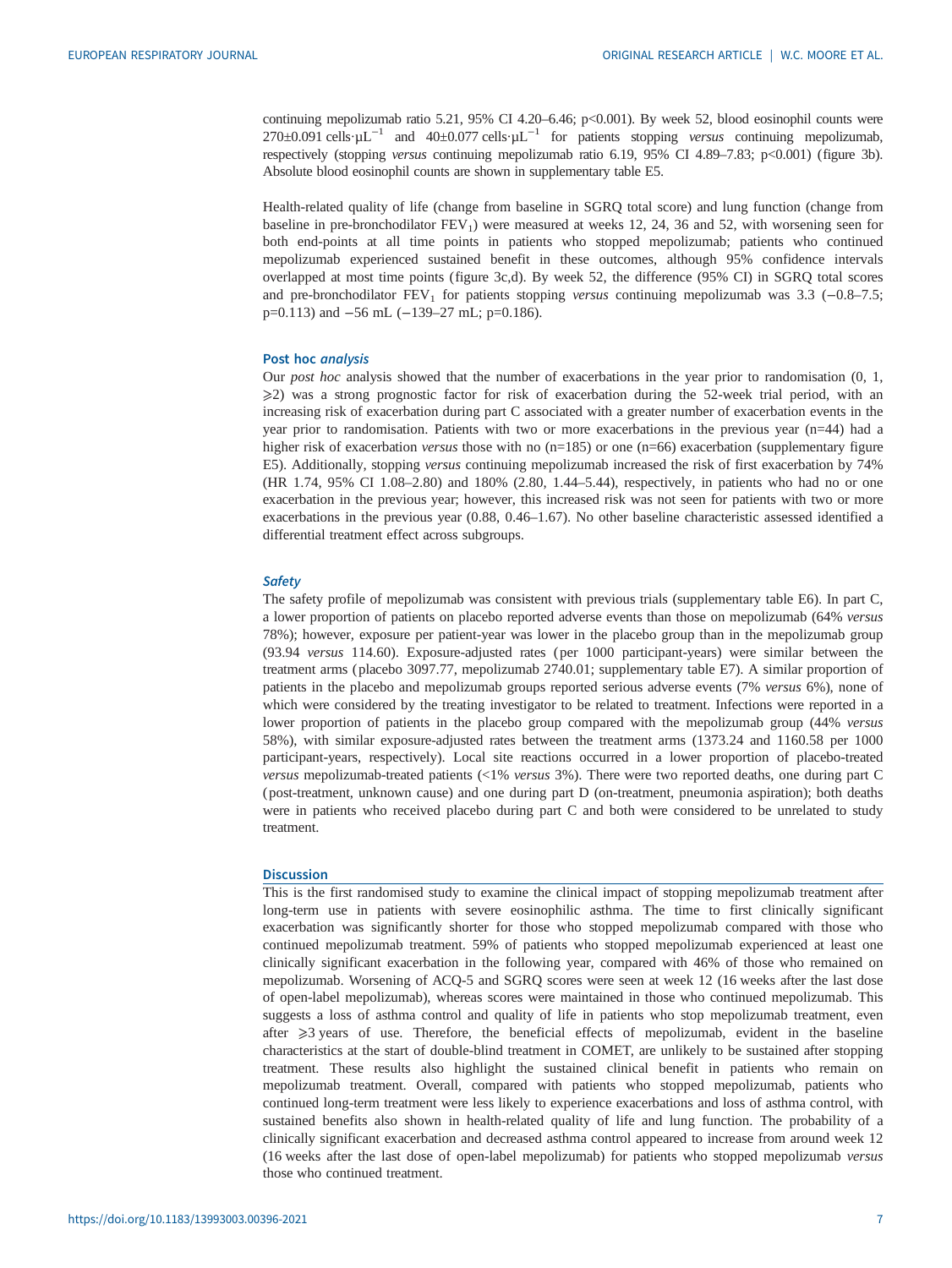There were differences in blood eosinophil counts between those who stopped mepolizumab and those who continued, in accordance with the mechanism of action of mepolizumab [[9\]](#page-9-0); these differences were seen as early as week 4 (8 weeks after the last dose of open-label mepolizumab). Blood eosinophil counts increased slowly; by week 12 (16 weeks after stopping mepolizumab) they had returned to values similar to baseline at the start of the initial phase III studies (270 cells·µL<sup>-[1](#page-9-0)</sup> versus 230–320 cells·µL<sup>-1</sup>) [1, [3, 4\]](#page-9-0).<br>This is consistent with the publication by HALDAR et al. [13] which demonstrated a return to pre-treatmen This is consistent with the publication by HALDAR et al.  $[13]$  $[13]$  which demonstrated a return to pre-treatment blood eosinophil counts after stopping therapy. Importantly, changes in blood eosinophil counts preceded the separation in efficacy between the placebo and mepolizumab arms during part C. This supports previous findings demonstrating that the pharmacodynamic effects of mepolizumab on blood eosinophil counts are not sustained after stopping treatment [\[13](#page-9-0)], and further confirms the association between clinical outcomes and blood eosinophil counts [[1](#page-9-0), [3, 4](#page-9-0), [17](#page-10-0)–[20\]](#page-10-0).

Although 59% of patients who stopped mepolizumab experienced at least one clinically significant exacerbation in the year after stopping treatment, 41% experienced no clinically significant exacerbations during this period. However, this is consistent with the proportion of patients who experienced no exacerbations while receiving placebo during the previous mepolizumab trials [\[1, 3](#page-9-0)–[5](#page-9-0)], and in a similar 12-week trial of dupilumab [\[21](#page-10-0)]. For example, in MENSA, 45% of patients receiving placebo did not experience an exacerbation over the 32-week treatment period [[4](#page-9-0)], while the equivalent proportions from SIRIUS (24 weeks), DREAM (52 weeks), MUSCA (24 weeks) and the dupilumab trial (12 weeks) were 32%, 33%, 59% and 56%, respectively [[1](#page-9-0), [3](#page-9-0), [5,](#page-9-0) [21\]](#page-10-0). These findings highlight the frequency of exacerbations in patients with a severe eosinophilic asthma phenotype. The fact that some patients experienced exacerbations while receiving mepolizumab treatment supports heterogeneity within the phenotype, whereby factors other than eosinophils may contribute to exacerbations [\[22](#page-10-0)]. Nonetheless, the stability of exacerbating asthma phenotypes over a given time period is currently unknown [\[23](#page-10-0)–[26\]](#page-10-0), and it is feasible that patients who have a history of severe exacerbations while on standard of care treatment may remain exacerbation free for indeterminant periods and then return to an exacerbating phenotype [[27\]](#page-10-0).

In the XPORT study, 48% of patients who stopped omalizumab treatment remained exacerbation free in the following year, similar to the 41% of patients in COMET who did not exacerbate after stopping mepolizumab [[28\]](#page-10-0). As highlighted previously, this is likely due to the variability of exacerbation incidence in the severe eosinophilic asthma population. Additionally, as shown in COMET, a higher proportion of patients who stayed on omalizumab (67%) did not exacerbate in the 1-year study period, compared with those who stopped treatment (48%) [[28\]](#page-10-0). This is in line with the 54% of patients who remained exacerbation free while continuing on mepolizumab in COMET.

It may be useful to determine the characteristics or adherence of patients who did not return to an exacerbating phenotype within 12 months of stopping mepolizumab treatment, and indeed to determine whether these patients had any other markers of sustained treatment benefit outside of exacerbations. This information may then be used to determine whether there are any patients who can stop mepolizumab without any subsequent loss of control during a 52-week period after a sustained period of treatment, although clinical studies would be needed to confirm. It is therefore of interest that the number of exacerbations in the year prior to COMET randomisation was a strong prognostic factor to predict future exacerbation risk, and was the only baseline characteristic assessed that identified a differential treatment effect across subgroups in the risk of exacerbations after stopping versus continuing mepolizumab. The subgroup of patients with two or more exacerbations in the previous year was identified as potentially observing less protection from clinically significant exacerbations with mepolizumab, with no treatment benefit observed in this patient subgroup. However, it should be stressed that this subgroup of patients was small and identified following post hoc subgroup analysis, so this finding should be interpreted with caution and considered as hypothesis generating. Further studies are required to understand the impact of discontinuing mepolizumab in patients with two or more exacerbations in the previous year while receiving continuous treatment.

No new safety concerns were observed in this study population compared with those seen in previous studies [\[1, 3](#page-9-0)–[8](#page-9-0)]. Additionally, rates of adverse events were similar for patients who stopped mepolizumab and then switched back to mepolizumab treatment following an exacerbation, compared with those who received mepolizumab continuously throughout the study.

One strength of the current study is the monitoring and maintenance of background therapy throughout part C, with no changes recommended per protocol. However, patients were selected from a population who had completed previous mepolizumab clinical trials; therefore, patient recruitment was biased toward those who responded to mepolizumab, and those without adverse events leading to discontinuation from the previous studies. In addition, only ∼50% of patients from COLUMBA and COSMEX were enrolled in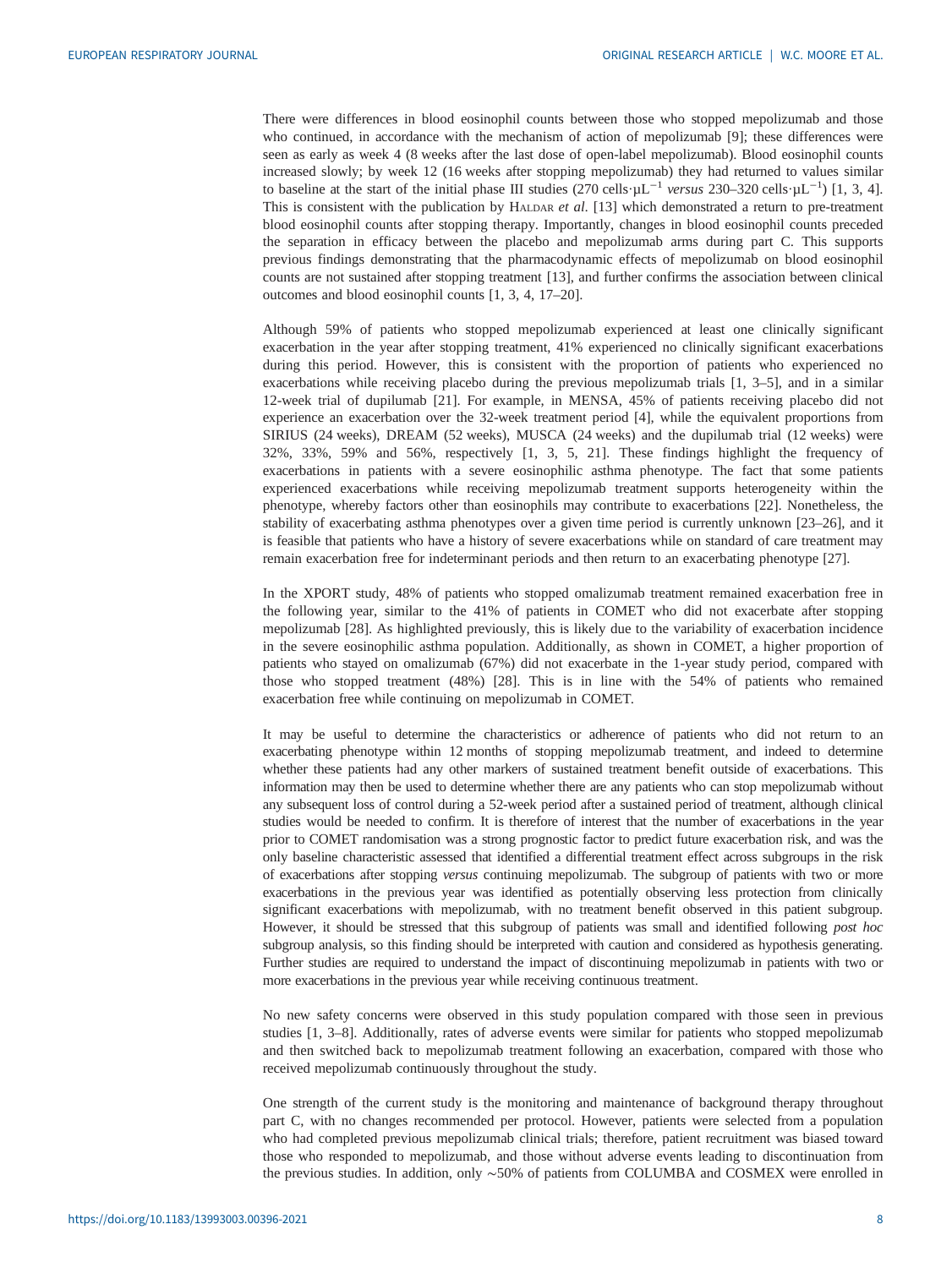COMET. Patients may have been reluctant to enrol on a placebo-controlled study, particularly in those countries where mepolizumab became commercially available prior to the start of COMET. In addition, patients may also have experienced an amelioration of disease activity after long-term mepolizumab treatment, which may have led to a reduction or discontinuation of their background medications; as patients had to be adherent on asthma controller medication/therapy throughout the previous open-label mepolizumab studies to be eligible for COMET, this may have reduced enrolment. A further limitation was the very small proportion of black patients included in COMET owing to the limited representation of this population in the parent phase III trials. Additionally, while worsening of ACQ-5 and SGRQ scores and worsening FEV<sub>1</sub> were seen at week 12 for patients who stopped mepolizumab, this study was not designed to be powered to measure statistical significance for these end-points.

Furthermore, results are based on lower numbers of patients at the later versus earlier time points within part C with a subset of patients from both arms having discontinued double-blind treatment and switched to part D. This is probably due to the study design, which called for an investigator assessment for patients who experienced a clinically significant exacerbation during part C to determine whether a switch to open-label mepolizumab in part D would be appropriate. This issue was mitigated by the use of a hypothetical estimand strategy applied in the handling of the intercurrent event of discontinuation of double-blind treatment. Therefore, the treatment effects reported in part C refer to the outcomes if all patients had continued to take double-blind treatment throughout the 52-week double-blind period. Analysing an annualised exacerbation rate during the double-blind treatment period ( part C) was not possible, due to patients being permitted to switch to open-label treatment following their first exacerbation, which meant that repeat exacerbations were not expected by study design.

The investigator assessments during part C may also have contributed to the low number of exacerbations requiring hospitalisation and/or ED visit, as patients may have been switched to open-label mepolizumab before a more severe exacerbation occurred. Due to the rarity of these more severe exacerbation events during part C, which was consistent with prior trials of mepolizumab [[4](#page-9-0), [6, 8](#page-9-0)], any differences between treatment groups should be interpreted with caution. Finally, as this is a double-blind randomised controlled trial, the decisions taken to stop mepolizumab or switch to open-label treatment may not reflect routine clinical practice where the patient's treatment is known, as both patients and physicians were blinded to whether they were on mepolizumab or placebo. Consequently, the finding that of the 45 patients receiving mepolizumab in part C who switched to part D, 42 switched due to a reported lack of efficacy (in the opinion of the investigator) should be interpreted with caution. Of these 42 patients, 41 also reported exacerbation as a subreason for switching. It is possible that investigators may have switched patients to open-label treatment at the first opportunity (i.e. following their first clinically significant exacerbation) as permitted by study design; this would have enabled patients to return to their established effective therapy, which has been received for at least the prior 3 years. Indeed, most patients who switched to part D to continue mepolizumab in an open-label setting continued mepolizumab treatment until study end, with few withdrawals.

In conclusion, by 12 weeks (16 weeks after the last dose of open-label mepolizumab) patients who stopped long-term (⩾3 years) mepolizumab treatment had a shorter time to first clinically significant exacerbation, an increase in blood eosinophil counts back to pre-treatment levels, and a reduction in asthma control, quality of life and lung function compared with those who continued mepolizumab. These results support continued mepolizumab treatment having sustained clinical benefits in patients with severe eosinophilic asthma and further support that blood eosinophils are a suitable biomarker for treatment response to mepolizumab.

Acknowledgements: Medical writing and editorial support (in the form of writing assistance, including development of the initial draft based on author direction, assembling tables and figures, collating authors' comments, grammatical editing, and referencing) were provided by Elizabeth Hutchinson of Fishawack Indicia Ltd, UK, part of Fishawack Health (funded by GlaxoSmithKline).

This study is registered at Clinicaltrials.gov with identifier NCT02555371. Anonymised individual participant data and study documents can be requested for further research from www.clinicalstudydatarequest.com.

Author contributions: M.J. Gilson and R.G. Price were involved in the conception or design of the work; W.C. Moore, O. Kornmann, M. Humbert, C. Poirier, E.H. Bel, N. Kaneko and M.C. Liu were involved in the acquisition of data; all authors were involved in drafting the work or revising it critically for important intellectual content (i.e. data analysis and interpretation); and all authors agreed to the submission and to be accountable for all aspects of the work.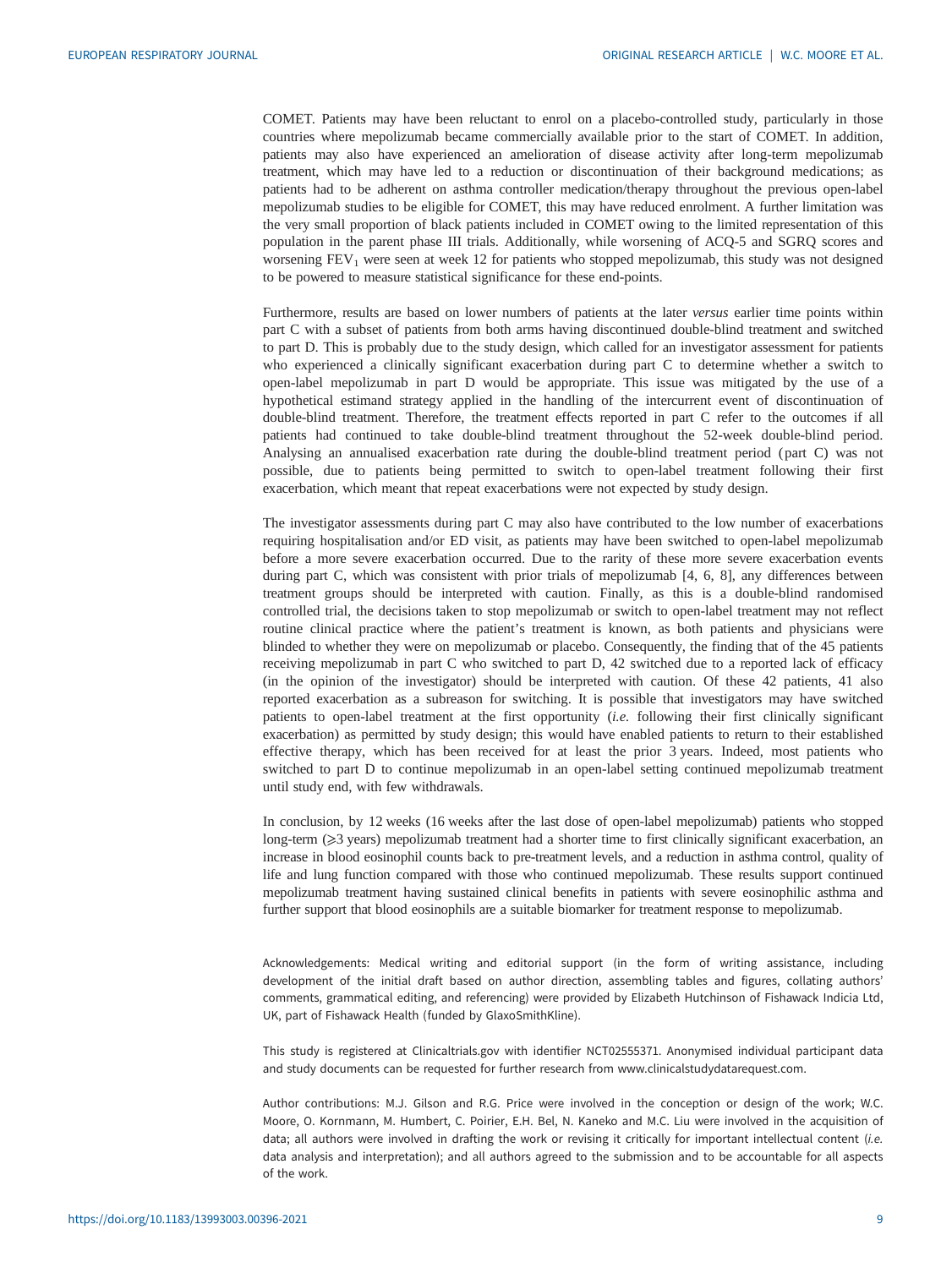<span id="page-9-0"></span>Conflict of interest: W.C. Moore reports that the study and writing support was funded by GlaxoSmithKline; and has received funding for clinical research and personal fees for participation in advisory boards from GSK, AstraZeneca and Sanofi Regeneron, outside the submitted work. O. Kornmann reports that the study and writing support was funded by GlaxoSmithKline; and has received personal fees from AstraZeneca, GSK, Novartis, Boehringer Ingelheim, Sanofi Aventis, and Roche, outside the submitted work. M. Humbert reports that the study and writing support was funded by GlaxoSmithKline; and has received personal fees for consultancy services and speaking at conferences, and participation in clinical research projects with AstraZeneca, GSK, Novartis, Roche, Sanofi Regeneron and TEVA; and has a research grant from GSK, outside the submitted work. C. Poirier reports that the study and writing support was funded by GlaxoSmithKline; and has received personal fees from GSK, Novartis, Sanofi, and Boehringer Ingelheim, outside the submitted work. E.H. Bel reports that the study and writing support was funded by GlaxoSmithKline; and grants from GSK and Teva, personal fees from AstraZeneca, GSK, Novartis, Sanofi/Regeneron, Sterna Biologicals and Chiesi, outside the submitted work. N. Kaneko reports that the study and writing support was funded by GlaxoSmithKline. S.G. Smith reports that the study and writing support was funded by GlaxoSmithKline; and is an employee of GSK and owns stocks/shares. N. Martin reports that the study and writing support was funded by GlaxoSmithKline; and is an employee of GSK and owns stocks/ shares. M.J. Gilson reports that the study and writing support was funded by GlaxoSmithKline; and is an employee of GSK and owns stocks/shares. R.G. Price reports that the study and writing support was funded by GlaxoSmithKline; and is an employee of GSK and owns stocks/shares. E.S. Bradford reports that the study and writing support was funded by GlaxoSmithKline; and was an employee at GSK at the time of the study. M.C. Liu reports that the study and writing support was funded by GlaxoSmithKline; and has received grants for clinical trials from Boehringer Ingelheim, GSK, MedImmune, Mereo BioPharm, and Gossamer Bio, outside the submitted work.

Support statement: This study was funded by GlaxoSmithKline (GSK ID: 201810/NCT02555371). The study sponsor had a role in study design, data collection, analysis and interpretation, and in the writing of the report. The sponsor did not place any restrictions on access to data or statements made in the report. Authors had full access to all study data and had final responsibility to submit for publication. Funding information for this article has been deposited with the [Crossref Funder Registry.](https://www.crossref.org/services/funder-registry/)

#### **References**

- 1 Pavord ID, Korn S, Howarth P, et al. Mepolizumab for severe eosinophilic asthma (DREAM): a multicentre, double-blind, placebo-controlled trial. Lancet 2012; 380: 651–659.
- 2 Haldar P, Brightling CE, Hargadon B, et al. Mepolizumab and exacerbations of refractory eosinophilic asthma. N Engl J Med 2009; 360: 973–984.
- 3 Bel EH, Wenzel SE, Thompson PJ, et al. Oral glucocorticoid-sparing effect of mepolizumab in eosinophilic asthma. N Engl J Med 2014; 371: 1189–1197.
- 4 Ortega HG, Liu MC, Pavord ID, et al. Mepolizumab treatment in patients with severe eosinophilic asthma. N Engl J Med 2014; 371: 1198–1207.
- 5 Chupp GL, Bradford ES, Albers FC, et al. Efficacy of mepolizumab add-on therapy on health-related quality of life and markers of asthma control in severe eosinophilic asthma (MUSCA): a randomised, double-blind, placebo-controlled, parallel-group, multicentre, phase 3b trial. Lancet Respir Med 2017; 5: 390–400.
- 6 Lugogo N, Domingo C, Chanez P, et al. Long-term efficacy and safety of mepolizumab in patients with severe eosinophilic asthma: a multi-center, open-label, phase IIIb study. Clin Ther 2016; 38: 2058–2070.
- 7 Khatri S, Moore W, Gibson PG, et al. Assessment of the long-term safety of mepolizumab and durability of clinical response in patients with severe eosinophilic asthma. J Allergy Clin Immunol 2019; 143: 1742–1751.
- 8 Khurana S, Brusselle GG, Bel EH, et al. Long-term safety and clinical benefit of mepolizumab in patients with the most severe eosinophilic asthma: the COSMEX study. Clin Ther 2019; 41: 2041–2056.
- 9 United States Food and Drug Admininstration. Mepolizumab (NUCALA) Prescribing Information. 2019. [www.](http://www.gsksource.com/pharma/content/dam/GlaxoSmithKline/US/en/Prescribing_Information/Nucala/pdf/NUCALA-PI-PIL.PDF) [gsksource.com/pharma/content/dam/GlaxoSmithKline/US/en/Prescribing\\_Information/Nucala/pdf/NUCALA-PI-](http://www.gsksource.com/pharma/content/dam/GlaxoSmithKline/US/en/Prescribing_Information/Nucala/pdf/NUCALA-PI-PIL.PDF)[PIL.PDF](http://www.gsksource.com/pharma/content/dam/GlaxoSmithKline/US/en/Prescribing_Information/Nucala/pdf/NUCALA-PI-PIL.PDF) Date last accessed: 15 January 2020.
- 10 European Medicines Agency. Mepolizumab (NUCALA) Summary of Product Characteristics. 2019. [www.ema.](http://www.ema.europa.eu/en/documents/product-information/nucala-epar-product-information_en.pdf) [europa.eu/en/documents/product-information/nucala-epar-product-information\\_en.pdf](http://www.ema.europa.eu/en/documents/product-information/nucala-epar-product-information_en.pdf) Date last accessed: 15 January 2020.
- 11 Flood-Page P, Menzies-Gow A, Phipps S, et al. Anti-IL-5 treatment reduces deposition of ECM proteins in the bronchial subepithelial basement membrane of mild atopic asthmatics. J Clin Invest 2003; 112: 1029–1036.
- 12 Menzies-Gow A, Flood-Page P, Sehmi R, et al. Anti-IL-5 (mepolizumab) therapy induces bone marrow eosinophil maturational arrest and decreases eosinophil progenitors in the bronchial mucosa of atopic asthmatics. J Allergy Clin Immunol 2003; 111: 714–719.
- 13 Haldar P, Brightling CE, Singapuri A, et al. Outcomes after cessation of mepolizumab therapy in severe eosinophilic asthma: a 12-month follow-up analysis. J Allergy Clin Immunol 2014; 133: 921–923.